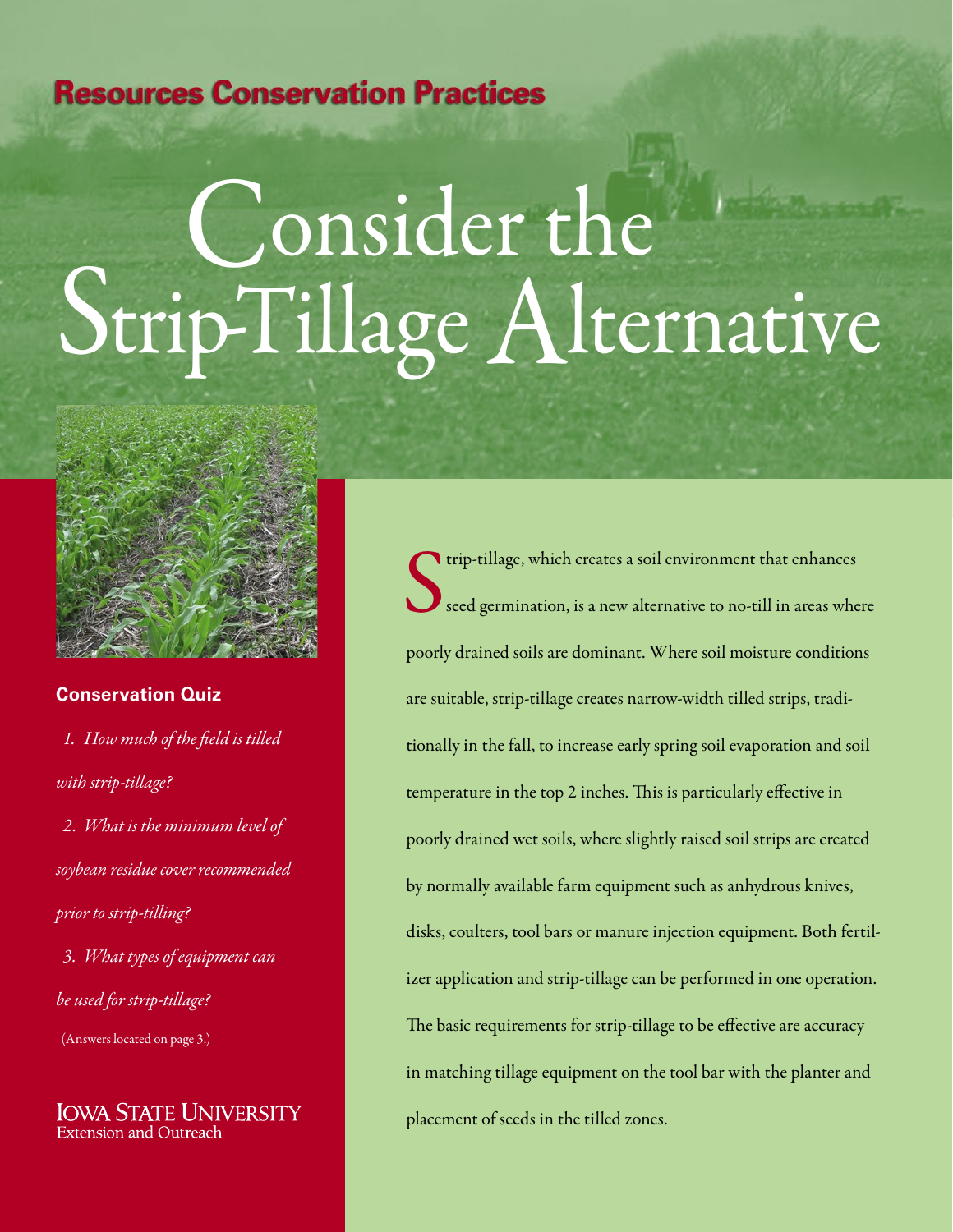

# Consider the Strip-Tillage Alternative

## **Concept of Strip-tillage**

Traditionally, in the fall, anhydrous ammonia injection knives, fluted coulters, or other tool attachments are used to create residue-free strips and tilled zones that are approximately 6 inches wide and 4 to 8 inches deep. In the spring, seeds are planted directly in the same strips. Fertilizers may be incorporated while tilling these strips.

This concept is similar to another system, zone-till, with one exception. In zone-till, multiple fluted coulters create a zone that is approximately 1 to 2 inches deep and 8 inches wide and free of residue. These coulters operate at shallow depths to avoid creating void pockets below the seed. Another variation involves making a deep vertical slit with a thin profile knife centered in the middle of an 8-inch tilled zone. Zone-till can be achieved by using a planter equipped with fluted coulters. Coulters may be operated 2 or 3 inches to 6 inches deep if the soil is dry. Farmers in southeastern states with particularly compacted soils have used in-row sub-soiling with planter-mounted shanks in each row to create a tilled zone 12 inches deep.

Seeds are then planted in the disturbed zone directly behind the shanks. This system is different from the above two systems in that it is often used with the full width conventional tillage system.

Studies have shown corn is more susceptible to delayed germination or disease in cool soil temperatures when soil is poorly drained and there is high no-till residue cover. Other studies show that by removing residue over the row or disturbing a narrow zone (6 to 8 inches wide) the seedbed warms up more rapidly. This can help corn in the early part of the growing season; in some cases corn grain yield improved over no-till simply due to improved soil temperature. Recently it was found that removing residue or strip-tilling to create a residuefree zone improves corn germination due to increased soil temperature at the top 2 inches. Many producers are currently using planter attachments that move no-till residue away from the row during planting. This assists in more rapid warming of the soil and combats slow germination caused by cold and residue-covered soils.

Topography is important to consider before using strip-tillage. In areas where the soil slope is steep or on highly erodible land (HEL), strip-tillage may not be the best choice. The disturbance of soil and removal of crop residue can create a significant water erosion problem in the row on steep slopes. It is recommended that after soybeans, at least 70 percent residue should be on the surface before strip-tilling. Striptillage is recommended on relatively flat land with poorly drained soils, where soil temperatures tend to be cold.

#### **Equipment**

Every tillage practice requires specific equipment to achieve the intended results. For most farmers, strip-tillage equipment is readily available with slight modifications. The main components can include but are not limited to anhydrous ammonia applicator knives or other subsurface fertilizer injection systems, rototillers, in-row chisels, row cleaners, double-discs, and planters equipped with fluted coulters.

A few adjustments may be needed. For example, an adjustment may be needed to ensure a good match between the striptillage devices and the planter. Another consideration is to ensure consistent tilledzone depth and width (for example, 8 to 9 inches deep and 6 to 8 inches wide). The most common implement for strip-tillage systems consists of a heavy tool bar to which row markers, coulters, knives, and covering disks are attached (Fig. 1). With anhydrous applicators or other fertilizer injection knives, consider moving the knife positions out of the wheel tracks to avoid planting in compacted soil. This is especially advisable if strip-tillage is conducted in the early spring. The knives, coulters, and covering disks must be located on the tool bar to exactly match the planter size (e.g., 8-row, 30-inches, or 12-row, 30-inches). The front coulters must be large enough to help cut into corn residue without getting plugged. The knives, which can be used for anhydrous application, must be located exactly behind the coulters, where they can open an area 6 to 8 inches wide and 8 to 9 inches deep.

Strip-tillage also can include fertilizer application attachments. The integration of tillage and nutrient or fertilizer application equipment makes strip-tillage more appealing and challenging at the same time. A typical strip-tillage set consists of a dry fertilizer cart and an anhydrous ammonia tank hitched to the tillage toolbar (Fig. 2). Adequate horsepower for the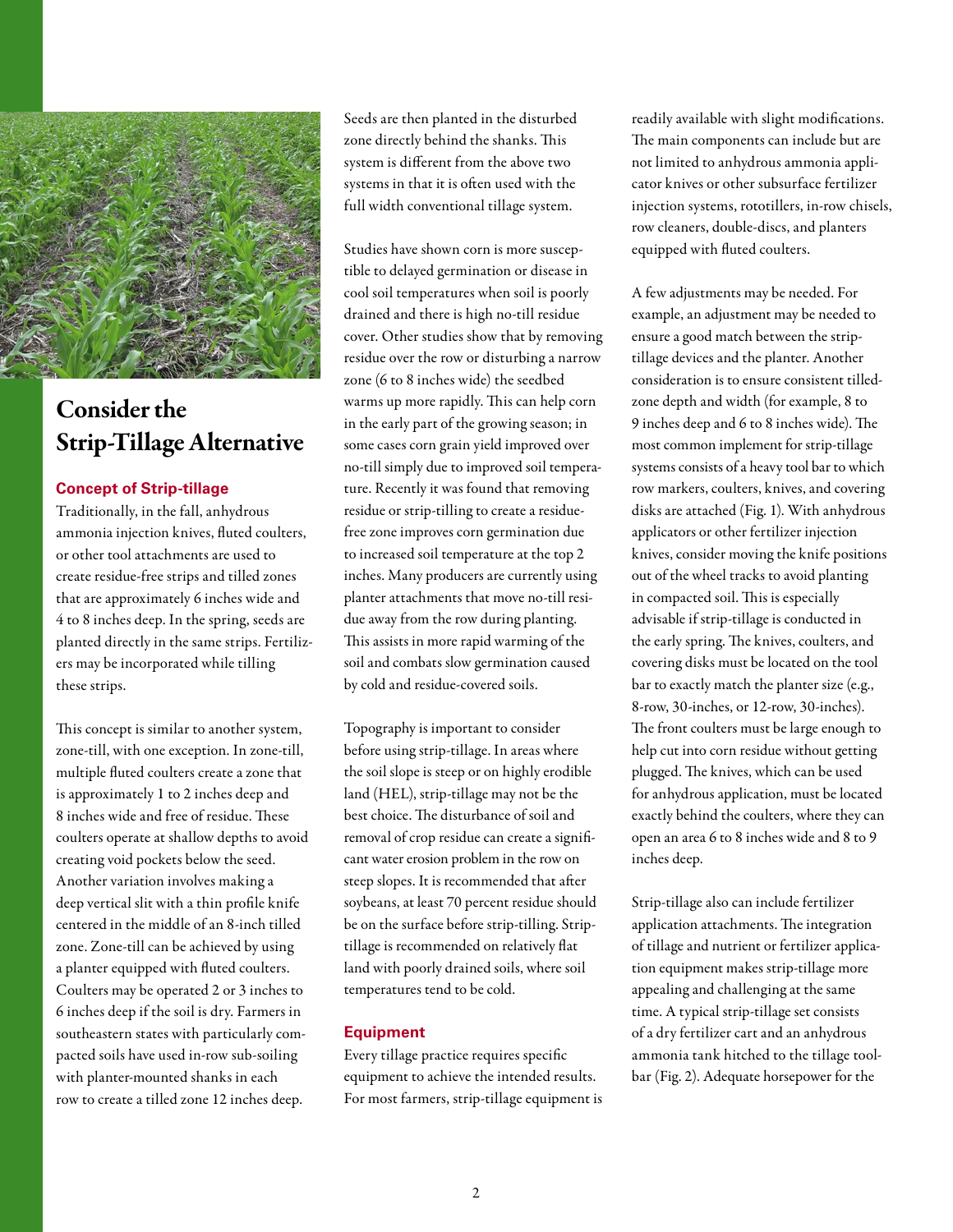

Fig. 1: Coulter, fertilizer injection knives, and covering disks on strip-tiller.



Fig. 2: Complete fall strip-tillage equipment system.



Fig. 3: Fall-tilled strips before planting.



Fig. 4: Strip-tilled field after planting corn.

\*Adapted and modified from "Conservation Tillage Systems and Management," MWPS-45, Page 195, 2nd Ed., 2000.

depth of tillage and the load resistance created by fertilizer equipment is critical. Depending on tillage depth and speed, 20 to 30 horsepower per knife may be required to ensure satisfactory performance. Inadequate horsepower will compromise the efficiency and performance of the system.

## **Timing**

The timing of strip-tillage is critical to achieve the system's objectives. Traditionally, strip-tillage is conducted in the fall to maximize the benefits of creating the tilled zone before spring planting. Soils are generally drier after harvest than in the spring. Soil conditions are more suitable for striptillage when soil moisture is at or below field capacity, minimizing soil compaction. Fall strip-tillage dries and warms the soil ahead of spring planting, preparing a more uniform seedbed and improving seed-tosoil contact.

Strip-tillage in the fall has its limitations, as well. This is particularly true now since fall application of nitrogen is being discouraged in many areas. If soils are wet under the heavy residue, tillage tools used to prepare a strip for seed placement can compact soil and forms clods. Wet soils in the spring can cling to the depth gauge wheels on the planter, inhibiting uniform seed depth. Labor needed to complete fall tillage may directly compete with labor required for harvest, so consider the number of hours available for fall tillage after harvest. Another challenge is the precision of planting in the tilled strips (Figs. 3 and 4).

#### **Strip-Tillage and Soil Environment**

In general, tillage significantly affects soil environment by altering the soil's physical properties such as soil structure, compaction, aggregate stability, hydraulic properties, and thermal properties. The degree to which the tillage affects or improves these properties depends on the intensity of the tillage system. The changes in soil properties will cause changes in the soil environment where crop production can be used as an indicator. Allowing soil to dry in the tilled zone before planting helps the planter's soil-engaging components (seed opener, depth wheels, closing wheels) establish proper seed depth without excessively compacting soil.

Strip-tillage can have a significant impact on soil temperature, particularly in poorly drained soils and when soil moisture conditions remain relatively near field capacity. The improvement in soil temperature can be limited by excessive wet weather conditions. Studies show that strip-tillage improved soil temperature in the top 2 inches by more than 2° F over no-till in central Iowa.

Cool temperatures, soil-borne diseases such as Pythium damping-off, Fusarium root rot, Phomopsis seed decay, brown stem rot, and sudden death syndrome can cause problems for Iowa soybeans. Fungal pathogens of these diseases infect soybean seeds or seedlings when soil temperatures are low and moisture is high. These

<span id="page-2-0"></span>Quiz Answers: 1. 20-25% of soil surface is tilled. 2. At least 70% residue cover should be on the soil surface. 3. Anhydrous ammonia injection knives, rototillers, in-row chisels, row cleaners, double-discs, fluted coulters.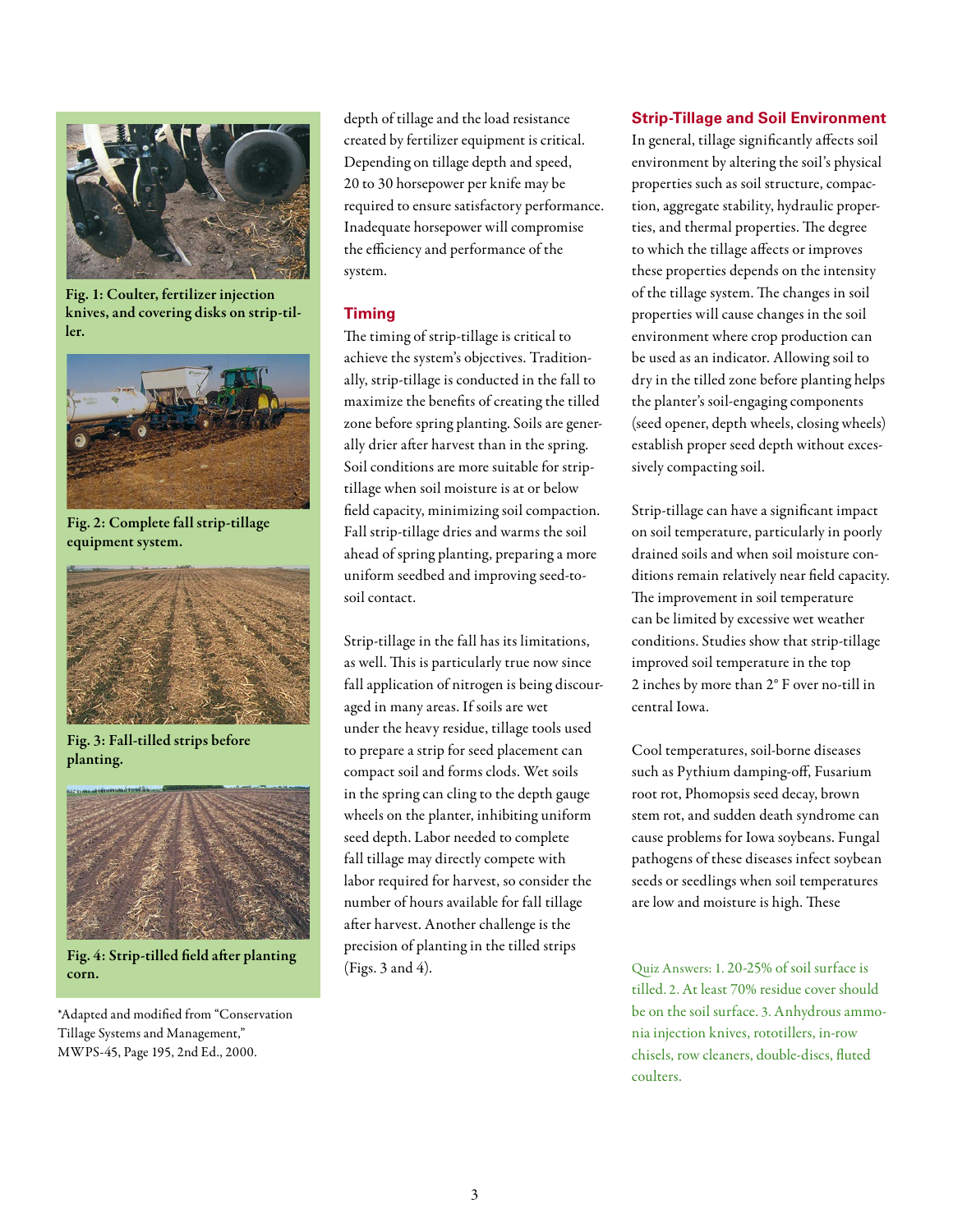#### **Table. 1: Typical field operations advantages and disadvantages for selected tillage systems.\***

| <b>System</b>     | <b>Typical Field</b><br><b>Operations</b>                                                              | <b>Major Advantages</b>                                                                                                                                                                                                  | <b>Major Disadvantages</b>                                                                                                                                                        |
|-------------------|--------------------------------------------------------------------------------------------------------|--------------------------------------------------------------------------------------------------------------------------------------------------------------------------------------------------------------------------|-----------------------------------------------------------------------------------------------------------------------------------------------------------------------------------|
| Moldboard<br>plow | Fall or spring plow;<br>one or two spring<br>diskings or field<br>cultivations; plant;<br>cultivate.   | Suited for poorly<br>drained soils. Excell-<br>ent incorporation.<br>Well-tilled seedbed.                                                                                                                                | Major soil erosion.<br>High soil moisture<br>loss. Medium to<br>high labor and fuel<br>requirements.                                                                              |
| Chisel plow       | Fall chisel; one or<br>two spring diskings<br>or field cultivations;<br>plant; cultivate.              | Less erosion than<br>from cleanly tilled<br>systems and less wind<br>erosion than fall plow<br>or fall disk because<br>of rough surface. Well<br>adapted to poorly<br>drained soils. Good to<br>excellent incorporation. | Little erosion con-<br>trol. High soil mois-<br>ture loss. Medium to<br>high labor and fuel<br>requirements.                                                                      |
| Disk              | Fall or spring disk;<br>spring disk and/or<br>field cultivate; plant;<br>cultivate.                    | Less erosion than from<br>cleanly tilled systems.<br>Well adapted for lighter<br>to medium textured,<br>well-drained soils. Good<br>to excellent incorporation.                                                          | Light eroision con-<br>trol. High soil mois-<br>ture loss.                                                                                                                        |
| Ridge-till        | Chop stalks;<br>plant on ridges;<br>cultivate for weed<br>control and to re-<br>build ridges.          | Excellent erosion con-<br>trol if on contour.<br>Well adapted to<br>wide range of soils.<br>Ridges warm up<br>and dry out quickly.<br>Low fuel and<br>labor costs.                                                       | No incorporation.<br>Narrow row soy-<br>beans and small<br>grains not well suited.<br>No forage crops.<br>Machinery modifi-<br>cations required.                                  |
| Strip-till        | Fall strip-till; spray:<br>plant row crops on<br>cleared strips; post-<br>emergent spray as<br>needed. | Clears residue from row<br>area to allow preplant<br>soil warming and dry-<br>ing. Injection of nut-<br>rients directly into row<br>areas. Well suited for<br>poorly drained soils.                                      | Cost of preplant<br>operation. Strips<br>may dry too much,<br>crust, or erode with-<br>out residue. Potential<br>for nitrogen fertilizer<br>losses.                               |
| No-till           | Spray; plant into<br>undisturbed surface:<br>post-emergent spray<br>as needed.                         | Maximum erosion<br>control. Soil moisture<br>conservation. Minimum<br>fuel and labor costs.                                                                                                                              | No incorporation.<br>Increased depen-<br>dence on herbi-<br>cides. Some limita-<br>tions with poorly<br>drained soils,<br>especially with heavy<br>residue. Slow soil<br>warming. |
|                   |                                                                                                        |                                                                                                                                                                                                                          |                                                                                                                                                                                   |

\*Adapted and modified from "Conservation Tillage Systems and Management," MWPS-45, Page 190, 2nd Ed., 2000.

diseases are especially problematic in earlyplanted soybean fields. Recent increases in soybean disease problems in Iowa are in part associated with the increased use of early planting. Strip-tillage warms soils in the seed zone or bed quickly and promotes fast germination and growth of seedlings, reducing disease risk.

# **Comparison of Strip-Tillage to Other Tillage Systems**

Strip-tillage creates soil conditions similar to ridge tillage because it clears soils in the tilled row prior to planting. However, the strip-tillage row zone is flat to slightly elevated, eliminating the problems that can occur with ridge-till when machinery crosses ridges as well as the need to rebuild ridges with row-crop cultivation.

The performance of strip-tillage as compared to conventional and conservation tillage systems still needs evaluation, because it is relatively new. However, some research shows that strip-tillage on sandy loam soils provided yields similar to fall moldboard plowing and higher than no-till. On silt loam and clay loam soils, strip-tillage yield was intermediate to fall moldboard plowing and no-till systems.

The research also showed that the yield of corn following crops with high residue such as corn, small grains, or hay increased by as much as 10 percent when a 6-inch band of corn residue was cleared from the row's area using planter-mounted furrowers. The choice of fall strip-tillage is better suited to corn after small grains, alfalfa, red clover, or corn planted into cold, wet soils. The advantage of strip-tillage over other tillage systems is summarized in Table 1.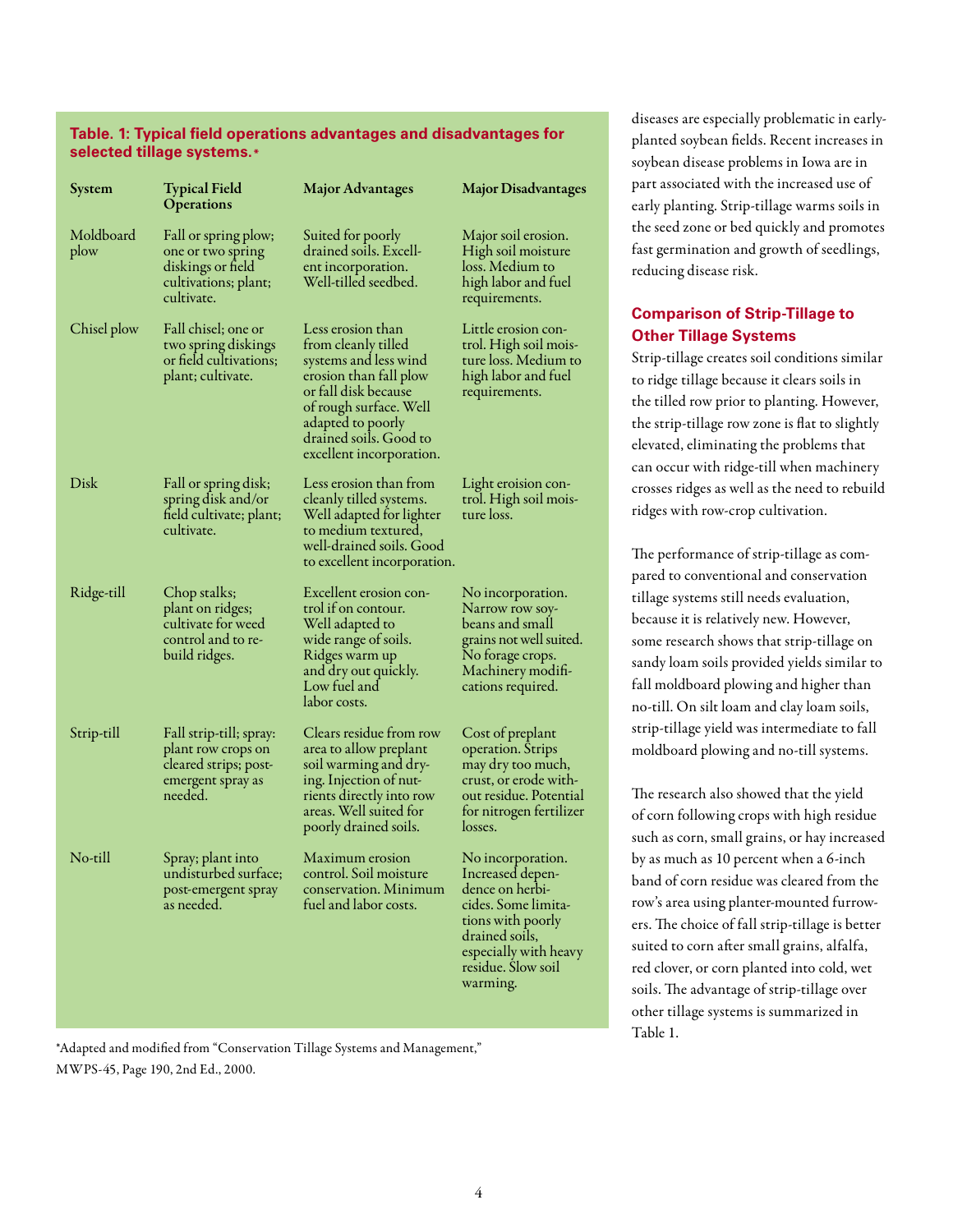#### **Table. 2: Typical field operations for various tillage systems.**\*

| <b>Tillage System</b> | <b>Field Operation</b>                                                                                                    | No. of Field Trips |
|-----------------------|---------------------------------------------------------------------------------------------------------------------------|--------------------|
| Strip-tillage         | Strip preparation with application<br>of fertilizer; plant                                                                | $\overline{c}$     |
| No tillage            | Apply N; plant; apply P and K<br>with the planter; (maybe fall<br>broadcast $P$ and $K$ )                                 | $2 - 3$            |
| Ridge tillage         | Apply N; plant; cultivate (apply<br>liquid N); cultivate to prepare ridge;<br>(maybe fall broadcast $\overline{P}$ and K) | $3 - 5$            |
| One-pass tillage      | Knife-in N; broadcast P and K;<br>field cultivate; plant                                                                  | 4                  |
| Conventional tillage  | Broadcast P and K; chisel plow;<br>knife in N; field cultivate; plant                                                     | 5                  |

\*Adapted and modified from "Conservation Tillage Systems and Management," MWPS-45, Page 198, 2nd Ed., 2000.



Fig. 5: Strip-tilling with an anhydrous ammonia knife and covering discs.

Strip-tillage after row crops is more adaptable if the row spacing is similar to the previous row crop spacing. In addition, using similar row spacing will help to control wheel traffic within the inter-rows. (See Iowa State University Extension Publication PM-1901b, "Understanding and Managing Soil Compaction.")

## **Economic Considerations**

The economic value of strip-tillage is very much limited to the input associated with tillage operations. Strip-tillage has few field operations (till/fertilizer application, planting, weed control, harvest) similar to no-till (Table 2). There may be a significant difference in power and fuel required per acre, however, depending on the depth of tillage and fertilizer incorporation. Tractor power and energy requirements to pull subsurface injection knives are greater than for shallow stirring of soil with a no-till planter following broadcast fertilizer application.

The yield under strip-tillage has a very limited advantage over no-till, depending on the weather conditions and soil moisture status. The improvement in yield under strip-tillage is due to the combined effect of both nutrient placement and soil conditions of the tilled zone. Many studies showed a small increase in corn yield over no-till. If strip-tillage is conducted in the fall, conflicting labor requirements between harvest

and fall tillage can make labor scarce and thus more costly and valuable. In addition, the precision of locating rows in the same fall-tilled strips during the following spring planting is very important to achieve the benefit of strip-tillage.

## **Potential Benefits/Concerns**

Strip-tillage is best suited to poorly drained, wet, cold soils where seed germination is delayed. This tillage system helps dry and warm soils in the spring, easing planter operation and promoting germination.

Enhanced efficiency is another potential benefit when manure injection is incorporated into the tillage operation, reducing passes over the field. Because most farmers already have the strip tillage equipment accessible (such as in-row chisels and ammonia applicator knives), specialized equipment may not need to be purchased.

These benefits must be weighed against a variety of potential concerns. For instance, strip-tillage can induce erosion, particularly in highly erodible soils. Strip-tillage also can contribute to soil compaction between tilled zones.

Nitrogen fertilizer application in the spring can be problematic due to the potential effect on seed germination.

In the fall, farmers must consider whether there is enough labor to manage both the harvest and strip tillage. Tractor horsepower also must be considered when the tillage depth and load resistance are increased.

Strip-tillage, when carefully considered and evaluated, can be a viable alternative to farmers in particular circumstances.